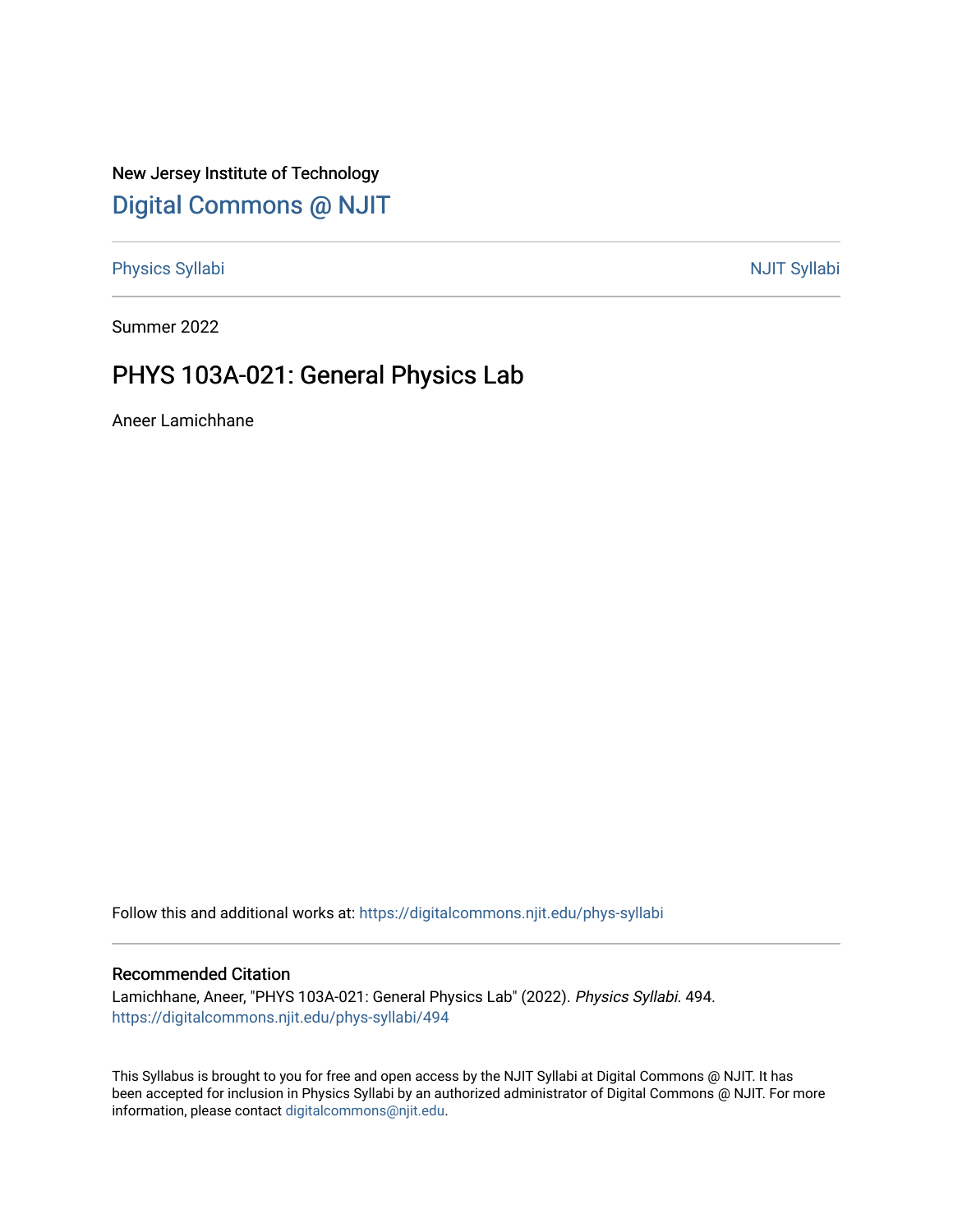| <b>INSTRUCTOR</b>              | Name: Lamichhane, Aneer, E-mail: TBA                                                                                                                                                                                                                                                                                                  |  |  |  |
|--------------------------------|---------------------------------------------------------------------------------------------------------------------------------------------------------------------------------------------------------------------------------------------------------------------------------------------------------------------------------------|--|--|--|
| OFFICE HOURS                   | Hours and location: TBA                                                                                                                                                                                                                                                                                                               |  |  |  |
| <b>TEXTBOOK</b>                | Physics 103A Laboratory Manual 10 <sup>th</sup> Edition, sold by NJIT bookstore                                                                                                                                                                                                                                                       |  |  |  |
| <b>DESCRIPTION</b>             | This general physics laboratory course involves experiments which demonstrate the topics related to physics<br>103 including fluid, heat, thermodynamics, wave motion, sound, electric circuit, and light.                                                                                                                            |  |  |  |
| <b>NOTE</b>                    | To take the laboratory course, PHYS 103A, a student must take concurrently the lecture course, PHYS 103<br>unless the student passed the lecture course previously. Withdrawal from LAB requires withdrawal from the<br>LEC.                                                                                                          |  |  |  |
| <b>HELP</b>                    | Visit or email your instructor if you are having troubles with the lab course.<br>If you need an accommodation due to a disability, please contact Scott Janz (scott.p.janz@njit.edu<br>973-596-5417), Associate Director of the Office of Accessibility Resources and Services, Kupfrian Hall<br>201 to discuss your specific needs. |  |  |  |
| <b>GENERAL</b>                 | There is no exam in the lab course.                                                                                                                                                                                                                                                                                                   |  |  |  |
| <b>INFORMATION</b>             | No make-ups for missing labs are allowed.                                                                                                                                                                                                                                                                                             |  |  |  |
|                                | Grading (A through D and F) is based on attendance, participation, and lab report.                                                                                                                                                                                                                                                    |  |  |  |
|                                | Experiments are a group effort.                                                                                                                                                                                                                                                                                                       |  |  |  |
|                                | Laboratory reports should be an individual one submitted by each student.                                                                                                                                                                                                                                                             |  |  |  |
|                                | Lab computer login method: Username: your UCID and Password: your UCID password                                                                                                                                                                                                                                                       |  |  |  |
|                                | NJIT physics lab website: https://centers.njit.edu/introphysics/welcome/                                                                                                                                                                                                                                                              |  |  |  |
| <b>DELIVERY</b>                | Face-to-Face:<br>Instruction is delivered in person and students are expected to attend class.                                                                                                                                                                                                                                        |  |  |  |
| <b>MODE</b><br><b>LEARNING</b> | Students will master basic physics concepts by performing an experiment relevant to a corresponding                                                                                                                                                                                                                                   |  |  |  |
| <b>OBJECTIVES</b>              | course work.                                                                                                                                                                                                                                                                                                                          |  |  |  |
|                                | Students will gain hands-on experiences with experimental processes and develop effective written                                                                                                                                                                                                                                     |  |  |  |
|                                | communication skills.                                                                                                                                                                                                                                                                                                                 |  |  |  |
|                                | Students should develop collaborative learning skills by working in a group.                                                                                                                                                                                                                                                          |  |  |  |
| <b>LEARNING</b>                | Students will demonstrate basic experimental skills by the practice of setting up and conducting an                                                                                                                                                                                                                                   |  |  |  |
| <b>OUTCOMES</b>                | experiment.                                                                                                                                                                                                                                                                                                                           |  |  |  |
|                                | Students will demonstrate an understanding of the analytical methods required to interpret and analyze<br>$\overline{\phantom{a}}$<br>results and draw conclusions as supported by their data.                                                                                                                                        |  |  |  |
|                                | Students will demonstrate basic communication skills by working in groups on laboratory experiments and                                                                                                                                                                                                                               |  |  |  |
|                                | the thoughtful discussion and interpretation of data.                                                                                                                                                                                                                                                                                 |  |  |  |
| ATTENDANCE                     | Attendance policy is very strict. It is a student's responsibility to confirm his/her attendance with the Lab                                                                                                                                                                                                                         |  |  |  |
|                                | instructor.                                                                                                                                                                                                                                                                                                                           |  |  |  |
|                                | It is required for students to attend all lab experiments since grading is based on attendance, participation,<br>$\overline{\phantom{a}}$                                                                                                                                                                                            |  |  |  |
|                                | and lab report.                                                                                                                                                                                                                                                                                                                       |  |  |  |
|                                | It is required for a student to sign the attendance sheet in every lab class. If a student fails to sign it, it is<br>$\overline{\phantom{a}}$<br>treated to be absent.                                                                                                                                                               |  |  |  |
|                                | Attendance will be checked in the beginning and middle of each class by your instructor.                                                                                                                                                                                                                                              |  |  |  |
|                                | If a student does not appeal and resolve his/her attendance within 7 days, no further complaint will be                                                                                                                                                                                                                               |  |  |  |
|                                | accepted.                                                                                                                                                                                                                                                                                                                             |  |  |  |
|                                | If a student makes more than 3 unexcused absences, the student is very likely to fail the lab course.<br>$\overline{\phantom{a}}$                                                                                                                                                                                                     |  |  |  |
|                                | If a student has excusable absences, the student should contact the dean of student's office to email an                                                                                                                                                                                                                              |  |  |  |
|                                | official excuse to his/her lab instructor.                                                                                                                                                                                                                                                                                            |  |  |  |
| <b>GRADING</b>                 | The grading guidelines are as follows:<br>1.                                                                                                                                                                                                                                                                                          |  |  |  |
| <b>POLICY</b>                  | Attendance (20%); Participation (20%); Laboratory Report (60%)                                                                                                                                                                                                                                                                        |  |  |  |
|                                | A grade of zero (0) will be given for any missed experiment with no excuse.<br>2.                                                                                                                                                                                                                                                     |  |  |  |
|                                | Submission of the lab report is due the following week class begins - penalty for lateness is 10 % per day.<br>3.                                                                                                                                                                                                                     |  |  |  |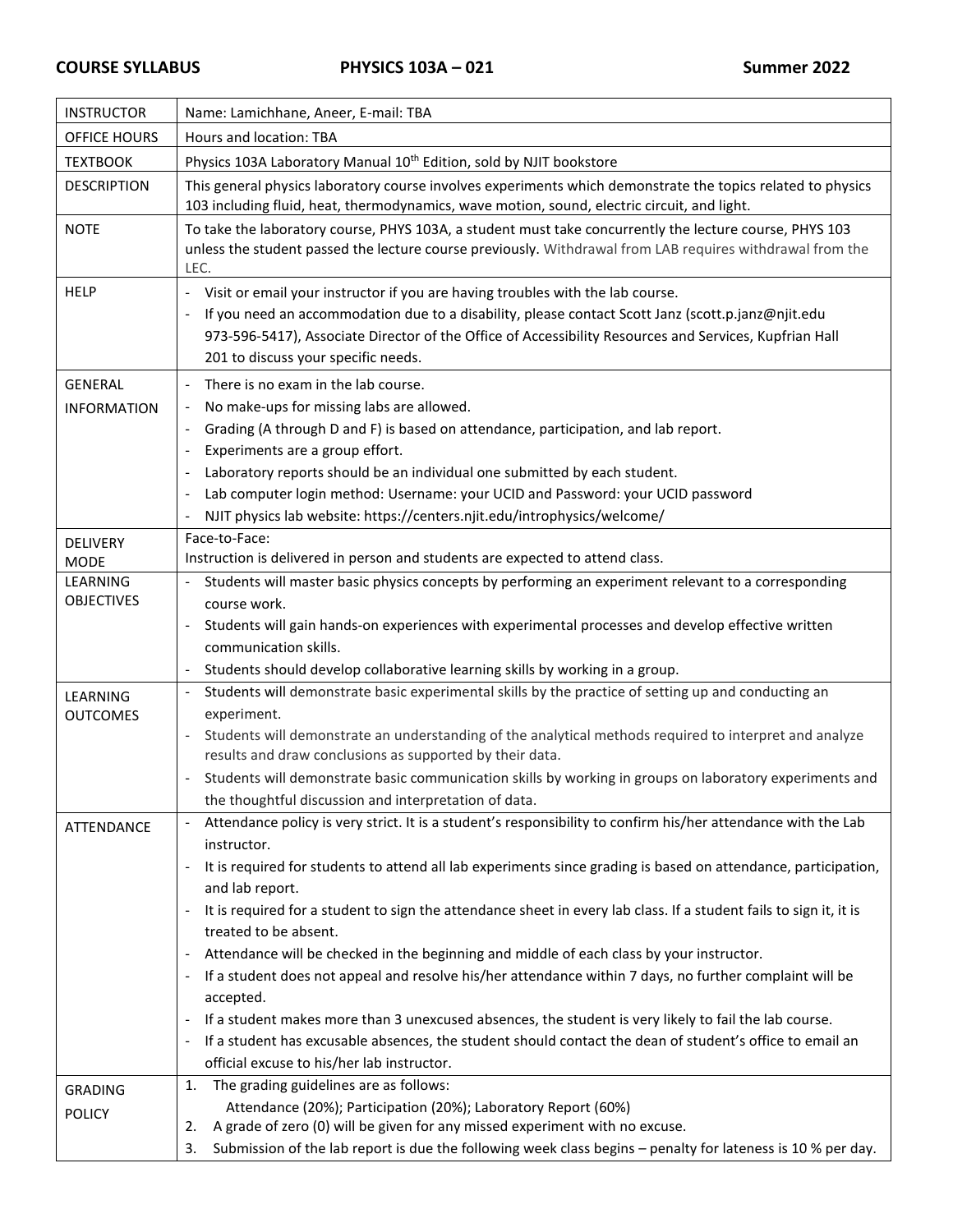|                      | Laboratory Report Grading (points):<br>4.                                                                                               |  |
|----------------------|-----------------------------------------------------------------------------------------------------------------------------------------|--|
|                      | Style; font type, font size, line space, margin, etc. given by your lab instructor (10)<br>Title (5)                                    |  |
|                      | Introduction including Objective and Theoretical Background (10)                                                                        |  |
|                      | Experimental Procedure (10)                                                                                                             |  |
|                      | Results: Experimental Data (15) and Calculation (15)                                                                                    |  |
|                      | Discussion and analysis of results; Answers to questions (20)                                                                           |  |
|                      | Conclusions (10)                                                                                                                        |  |
|                      | Raw Data Sheet (5); unless otherwise instructed, raw data sheets (or photocopies of raw data) should                                    |  |
|                      | be attached in the lab report. The raw data should be checked and signed by your instructor at the<br>completion of the lab experiment. |  |
| <b>GRADING SCALE</b> | 90 - 100 % = A, 85 - 89 % = B+, 80 - 84 % = B, 75 - 79 % = C+, 65 - 74 % = C, 50 - 64 % = D, 0 - 49 % = F                               |  |

### **LAB COURSE SCHEDULE**

| Day            | Date       | Experiment                                                         |
|----------------|------------|--------------------------------------------------------------------|
| 1              | $7/6$ (W)  | <b>Introduction and Error Analysis</b>                             |
| 2              | 7/7(R)     | Lab A: Young's Modulus-- Elasticity in Length                      |
| 3              | $7/11$ (M) | Lab 7: Archimedes' Principle and Density                           |
| 4              | $7/13$ (W) | Lab D: Linear Expansion Coefficient                                |
| 5              | 7/14(R)    | Lab E: Specific Heat                                               |
| 6              | $7/18$ (M) | Lab F: Heat of Fusion of Ice                                       |
| $\overline{7}$ | $7/20$ (W) | Lab G: Mechanical Equivalent of Heat                               |
| 8              | $7/21$ (R) | Lab B1: Simple Harmonic Motion                                     |
| 9              | $7/25$ (M) | Lab W: Transverse Standing Waves on a String                       |
| 10             | $7/27$ (W) | Lab J: Longitudinal Standing Waves in a Sound Tube                 |
| 11             | 7/28(R)    | Lab H: Electrical Equivalent of Heat                               |
| 12             | $8/1$ (M)  | Lab 215: Ohm's Law - Current, Voltage, and Resistance Measurements |
| 13             | $8/3$ (W)  | Lab M: Thin Lenses                                                 |
| 14             | 8/4(R)     | Lab N: Grating Diffraction                                         |

#### **Safety Guidance during Pandemic**

- 1. All students who are attending a physics lab class are required to wear a face covering during a lab class unless otherwise noted.
- 2. NJIT Physics Teaching Lab provides PPEs (disposable masks and gloves) for all the students who are attending a physics lab class.
- 3. Hand sanitizers, disinfectant wipes, and disinfecting cleaner sprays are available in lab rooms.

## **Physics Laboratory Safety**

- 1. Food and drink are not permitted during class in the lab at any time.
- 2. Wear safety glasses all the time during lab experiments.
- 3. Do not come into the lab room early unless the instructor is present.
- 4. Do not wear loose hair or clothing around moving equipment.
- 5. Do not set equipment too close to the edge of the table.
- 6. Do not activate any electric circuit or apparatus until the instructor inspect it.
- 7. Never touch a possibly live circuit and do not touch electrical equipment with wet hands.
- 8. Only use laboratory equipment for the instructional purpose for which they were intended.
- 9. Never look directly at the beam of a laser and light from a lamp used for experiment.
- 10. All trash and waste materials should be disposed of in the proper container. Do not pour chemicals into the laboratory sink.
- 11. Do not short the electrical leads on any equipment.
- 12. Any equipment except computers not in use should be turned off.
- 13. Do not take apart any apparatus or piece of equipment.
- 14. All damaged equipment and chemical spills should be immediately reported to a laboratory instructor or a laboratory staff.
- 15. Accidents and emergencies must be immediately reported to the laboratory instructor. (NJIT Emergency call number: 911)